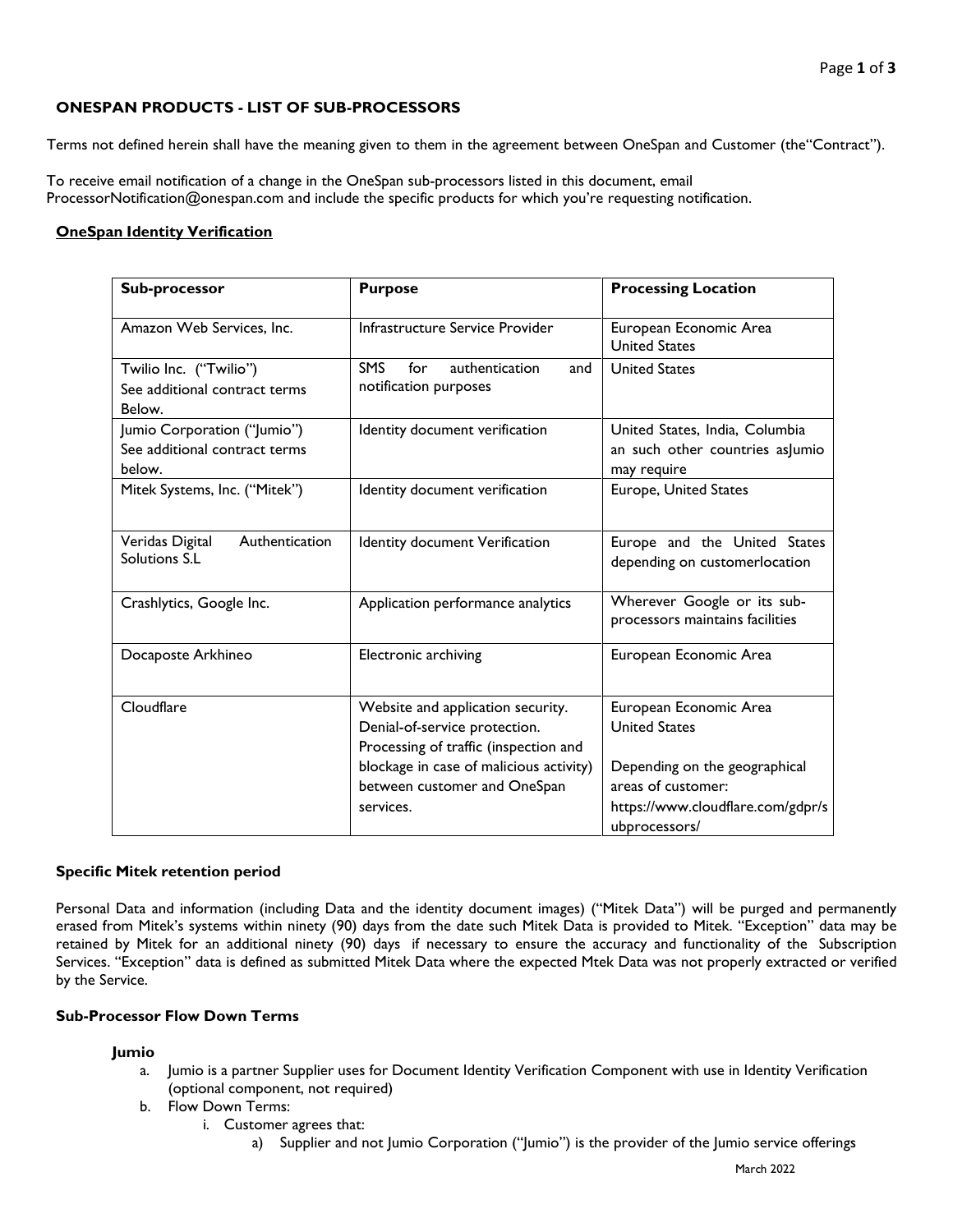provided through Supplier's Service (the "Jumio Solutions"), and Customer must look solely to

Supplier with respect to any warranty, support and maintenance and/or any other issues or claims associated with Customer's use of the Jumio Solutions;

- b) Customer my only use the Jumio Solutions for its internal business purposes;
- c) In no even shall Jumio be liable to Customer or any third party for any loss profits, indirect, special, incidental or consequential damages or for interruption of use or loss or corruption of Data with respect to Customer's receipt and use of the Jumio Solutions.

#### **Twilio**

- a. Twilio is a partner Supplier uses for Identity Verification Component in all SaaS products (optional Component, not required)
- b. Flow Down Terms:
	- i. Customer Agrees that:
		- a) Customer will comply with Twilio's Acceptable Use Policy located at: [https://www.twilio.com/legal/aup;](https://www.twilio.com/legal/aup)
		- b) Customer is responsible for ensuring that the phone numbers used for the Twilio services are up to date. Failure to do so will result in failed SMS text messages, for which Customer must pay SMS authentication charges;
		- c) Customer agrees to provide Supplier and Twilio reasonable cooperation regarding information requests from law enforcement, regulators, or telecommunications providers;
		- d) Customer instructs Supplier and Twilio to use and disclose Twilio Data to: (a) provide the Services consistent with Twilio's then-current Privacy Policy available at [https://www.twilio.com/legal/privacy, in](https://www.twilio.com/legal/privacy)cluding detecting, preventing, and investigating security incidents, fraud, spam, or unlawful use of the Services and (b) respond to any technical problems or Customer queries and ensure the proper working of the Twilio services;
		- e) Subject to the DPA between Customer and Supplier, Customer agrees that Supplier may grant Twilio a right to retain, use, and disclose Twilio Usage Data: (a) for the duration of Twilio's accounting, tax, billing, audit, and compliance purposes; (b) to investigate fraud, spam, or unlawful use of the Services; and/or (c) as required by applicable Law in accordance with the durations fixed by Law, provided that the retention, use, and disclosure of such Customer Usage Data for the foregoing purposes is subject to the confidentiality obligations as set forth in Customer's agreement with Supplier. Supplier contractually requires that Twilio anonymize or otherwise delete Twilio Usage Data when Twilio no longer requires it for the foregoing purposes;
		- f) Twilio may retain Twilio Content or any portion thereof if required by applicable law; and
		- g) If Customer records or monitors telephone calls, SMS messages, or other communications using the Twilio services, then Customer will comply with all applicable laws prior to doing so at all times. Customer must obtain prior consent to record or monitor communications using the Twilio services. Customer agrees to indemnify Supplier in accordance to the indemnification requirements located in the Master Terms for claims arising out of or related to Customer's acts or omissions in connection with recording or monitoring telephone calls, SMS messages, or other communications, whether such claims arise under contract, tort, statute of other legal theory.
	- ii. Definitions:
		- a) "Twilio Content" means(a) content exchanged by means of use of the Twilio Services, such as text, message bodies, voice and video media, images, and sound; and (b) data stored on Customer's behalf via the Twilio services such as communication logs.
		- b) "Twilio Data" means the Users' phone numbers, one-time pass codes, and any other information contained in the authentication SMS text provided as part of the SMS Authentication Component that is processed through the Twilio authentication service.